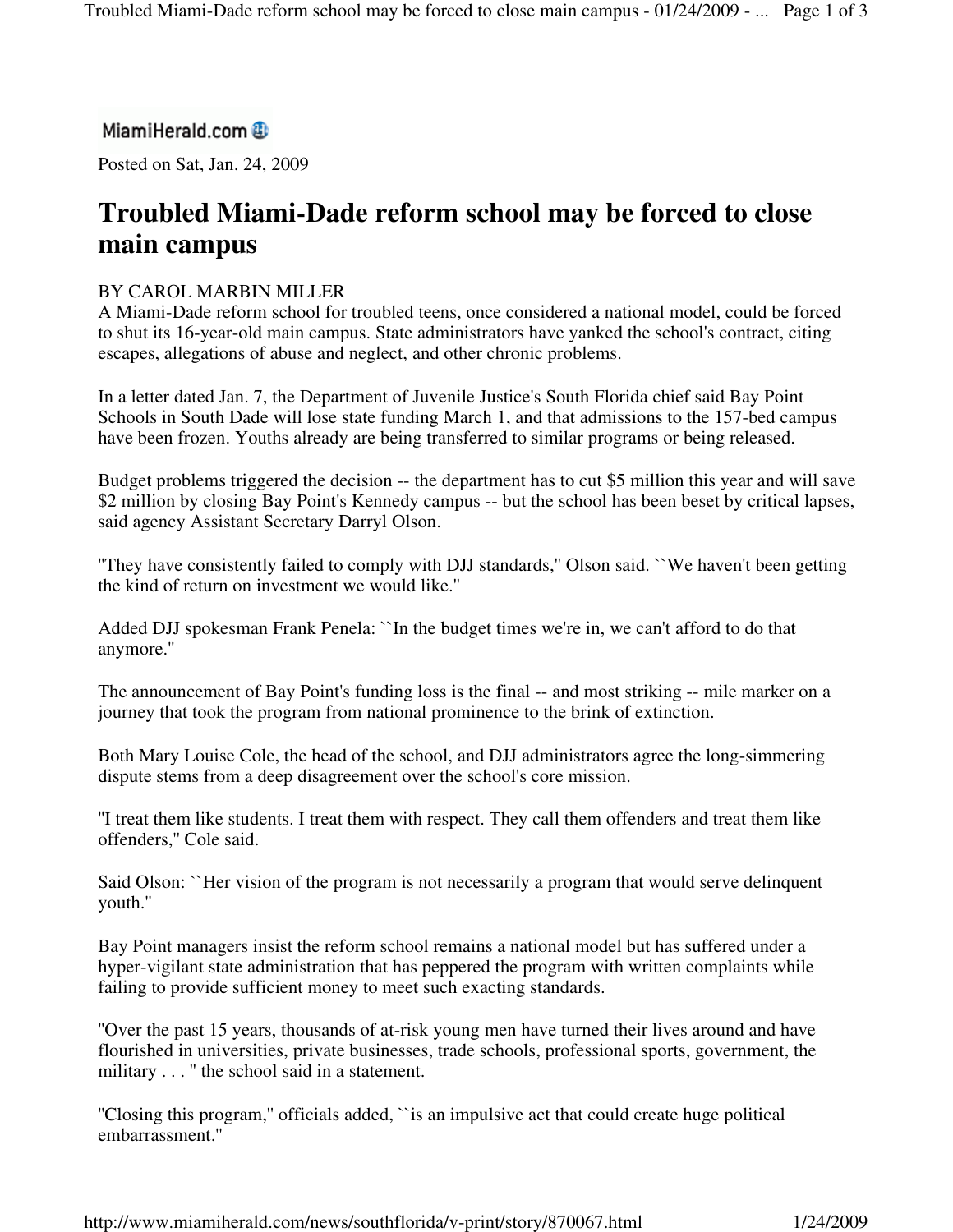''They really built it from nothing into a beautiful campus,'' said retired Miami-Dade juvenile court Judge Tom Petersen. ``They got a reputation as being the best -- and they have for years.''

#### **NOT ALL CUT OFF**

Bay Point had been receiving about \$5 million each year to run the Kennedy campus, which housed moderate-risk youth, some of whom received mental-health care or drug treatment. Two other Bay Point programs, housing a total of 52 youths, will retain their state funding.

For several years, Bay Point's programs have been a favorite among judges, children's advocates, some of the kids who were committed there, Gov. Charlie Crist -- who sent a video praising their efforts to a fundraiser last year -- and former Gov. Jeb Bush, who attended an opening ceremony.

''This is the best thing that's ever happened to me,'' one boy at the campus told a monitor in January 2007, according to school records.

Wrote former student Efrain Herrera Jr., in a letter to President Barack Obama: ''To say that Bay Point Schools changed my life is an understatement. It changed my mother's life, my father's life, and everyone who has come into contact with me since I have attended.'' Herrera graduated the school with a 3.7 average, he wrote.

Roy Miller, a juvenile justice reform advocate who heads the Florida Children's Campaign, called the reform school's closing ''a self-fulfilling prophecy. We had said three years ago, you will see good programs run into severe problems because of the completely unrealistic [funding] provided by DJJ,'' Miller said.

Regulatory records obtained by The Miami Herald show Bay Point has been plagued by a host of problems in recent years, including repeated incidents of medical neglect, a spate of escapes, inadequate staffing, gang-related graffiti and numerous allegations the program failed to pay its bills or make payroll.

Since 2003, DJJ administrators have recorded 98 significant incidents at the Cutler Bay campus, including 34 escapes involving 63 youths, and allegations of unnecessary force, abuse or neglect, improper supervision and falsification of records, said DJJ spokesman Penela.

#### **STAFFING PROBLEMS**

Perhaps the most significant recurring complaint from DJJ administrators was that Bay Point lacked sufficient staff to secure the camp, which was cited for falling below minimum staffing requirements in 2004, 2005, 2006 and 2008, Penela said.

A Jan. 11, 2008, report by DJJ monitors, for example, found one staffer supervising 30 kids during an escape some time earlier -- more than double the permitted staffing ratio. Later that month, monitors found two staffers supervising 28 boys -- also above the ratio required by contract, records show.

A May 2008 inspection noted five escapes since a review three months earlier, adding: ''Law enforcement was not contacted timely for escapes.'' On Sept. 7, four days after DJJ monitors were on campus, another five detainees escaped, records show.

In January 2008, an inspector reported ''considerable graffiti found on various locations within the

http://www.miamiherald.com/news/southflorida/v-print/story/870067.html 1/24/2009